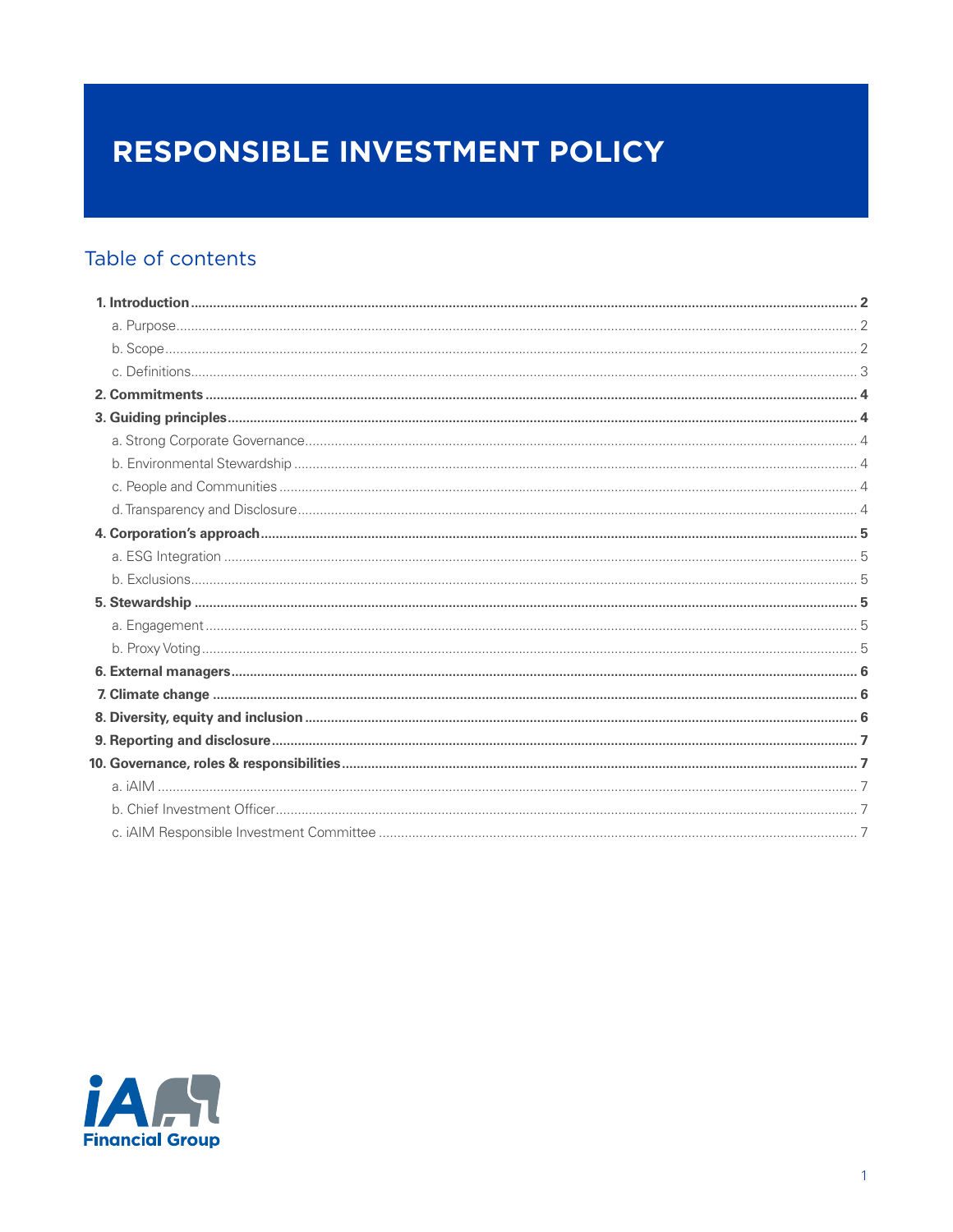#### <span id="page-1-0"></span>**Responsible Investment Policy**

| Owner                   | Alain Bergeron, President and Chief Investment Officer     |
|-------------------------|------------------------------------------------------------|
| Scope of application    | Industrial Alliance Investment Management Inc.             |
| <b>Approving body</b>   | Board of Directors                                         |
| Date of approval        | December 20, 2021                                          |
| <b>Review frequency</b> | Annually, or when material changes are made to regulations |
| <b>Revision date</b>    | December 2022.                                             |

### 1. Introduction

#### **a. Purpose**

Industrial Alliance Investment Management Inc. ("**iAIM**" or "**Corporation**") is the primary portfolio and asset manager of iA Financial Corporation Inc. ("**iA Financial Corporation**") and some specific subsidiaries ("**iA Financial Group**"). iAIM provides portfolio management services for insurer general funds, investing clients' mutual funds and segregated funds and external institutional clients (collectively "**Clients**"), including the selection and oversight of external portfolio managers. iAIM's responsible investment ("**RI**") strategy is aligned with the organization's purpose which is to enable Clients to be confident and secure about their future.

Through (1) its belief, supported by research and evidence, that RI supports both value creation and risk management; and (2) its duty to be an Active Owner who considers stakeholder interests and investment impacts, iAIM seeks to embed responsible investment practices throughout its investment management activities. iAIM believes this commitment reflects its duty and is in the best interests of its Clients, shareholders, employees and other stakeholders.

iAIM recognizes that environmental, social and governance ("**ESG**") factors can materially impact investment risk, return and reputation. The purpose of this Responsible Investment Policy ("**Policy**") is to outline iAIM's beliefs, commitments, and approach to responsible investment. This Policy provides a framework and guidance to incorporate ESG considerations in investment management and stewardship activities in a consistent and comprehensive manner.

iAIM acknowledges that RI practices are constantly evolving. As a result, iAIM expects its approach to responsible investment will evolve over time as research, evidence and industry practice evolve. Its goal is to act with purpose, to continuously improve, and to be transparent in its approach.

iAIM is committed to continuously improving its reporting to promote transparency and open dialogue with its Clients. iAIM welcomes feedback and encourage comment on this Policy via [esg@ia.ca](mailto:esg%40ia.ca?subject=)

#### **b. Scope**

This Policy applies across all iAIM managed portfolios and covers all investment activities although iAIM's level of influence and method of engagement within the portfolios will vary.

While the focus of this Policy is on ESG integration in its investment activities, iAIM also seeks to address ESG factors and best practices in its own management and operations.

Application of this Policy and integration of responsible investment considerations must be consistent with all other policies and legal obligations applicable to investment decisions. As a result, iAIM will not make these decisions exclusively on ethical or moral grounds.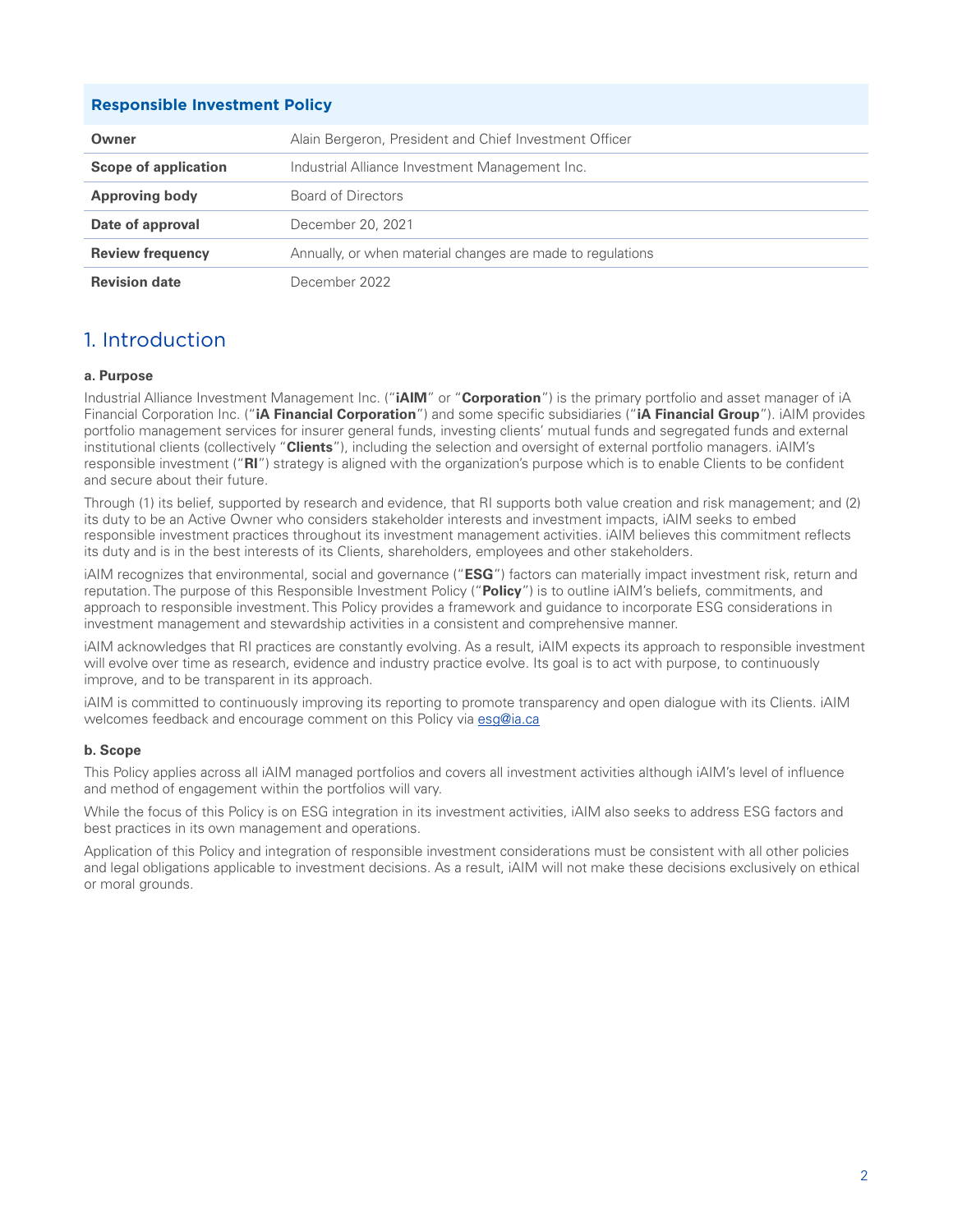#### <span id="page-2-0"></span>**c. Definitions**

"**Active Ownership/Owner**" refers to a key tool for investors to influence a culture of sustainability among investee entities and external managers and promote, fair, efficient and transparent market practices.

"**Chief Investment Officer (CIO)**" refers to iAIM's President and Chief Investment Officer

"**Engagement**": refers to interactions between the investor and current or potential investee entities (which may be companies, governments, municipalities, etc.) on ESG issues. Engagements are undertaken to influence (or identify the need to influence) ESG practices and/or improve ESG disclosure.

"**Environmental, Social, Governance (ESG)**": refers to environmental, social, and governance factors that may impact or be impacted by corporate or investment activities, where:

**Environmental factors** relate to the quality and functioning of the natural environment and natural system. How does the investee entity interact with its environment?

- climate change and greenhouse gas (GHG) emissions
- renewable energy sources
- natural resource management and use
- air and water pollution
- water quality and availability
- waste management
- ecosystem protection

**Social factors** relate to the rights, well-being and interests of people and communities (e.g., employees, customers, broader society). How does the investee entity interact with its employees, customers and communities?

- working conditions
- equity, diversity, and inclusion
- employee health and safety
- community relations
- consumer protection
- human capital development
- political stability

**Governance factors** relate to the policies and procedures used to direct, control, and monitor companies and other investee entities. How does the investee entity govern itself?

- board structure and independence
- directors' expertise
- succession planning
- executive compensation and link to ESG performance
- shareholder and stakeholder rights
- corporate oversight and risk management
- data privacy and cybersecurity
- conflicts of interest
- bribery and corruption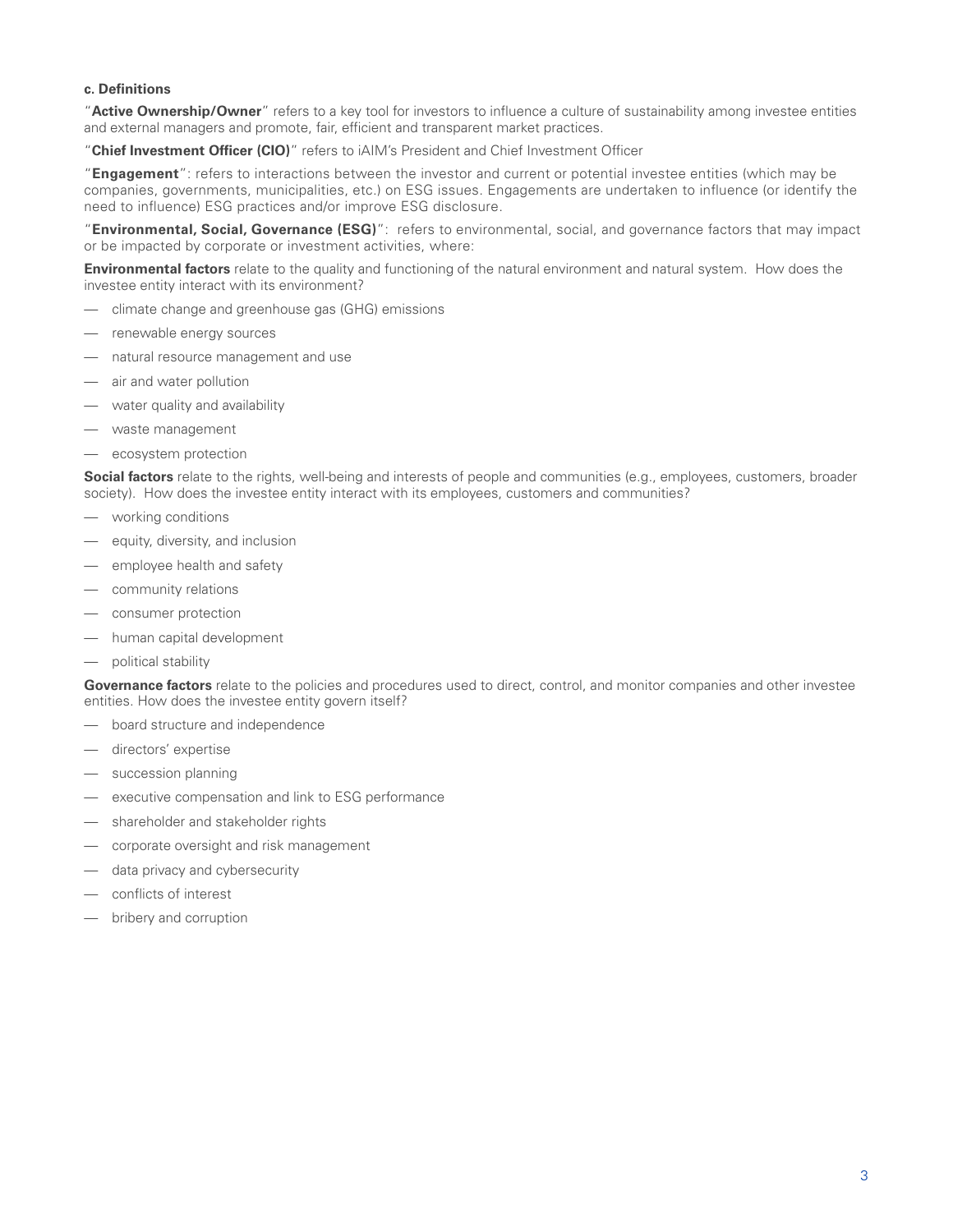<span id="page-3-0"></span>"**Materiality**": Our investment teams focus on those ESG factors that have the potential to impact the value of the investment. The extent of these impacts depends on the issuer, the industries and geographies in which it operates and the nature of the investment vehicle for which it is purchased. For sustainability to translate into financial performance, it must have an impact on either the amount of cash flow generated by the company, or the cost of external financing to the company (the weighted average cost of capital).

"**Proxy Voting**": refers to voting on management and/or shareholder resolutions as well as filing shareholder resolutions.

"**Responsible Investment (RI)**": refers to the integration of ESG considerations into investment management processes and stewardship practices, focused on those factors that could have an impact on financial performance as well as stewardship practices that address environment, social and financial systems.

"**Stewardship**": refers to investors' use of influence to mitigate risk or derive long-term value, including the value of common economic, social, and environmental assets on which returns, and Clients' interests, depend (also referred to as "Active Ownership"). Engagement and Proxy Voting are elements of Stewardship.

# 2. Commitments

iAIM became a signatory to the United Nations-supported Principles for Responsible Investment in 2019 and is committed to the following six voluntary and aspirational investment principles:

- Incorporate ESG issues into investment analysis and decision-making process;
- Be an Active Owner and incorporate ESG issues into its ownership policies and practices;
- Seek appropriate disclosure on ESG issues by the entities in which it invests;
- Promote acceptance and implementation of the principles within the investment industry;
- Work together to enhance its effectiveness in implementing the principles;
- Report on its activities and progress towards implementing the principles.

iAIM commits to integrating these principles into its investment process to benefit all its Clients.

# 3. Guiding principles

iAIM's investment activities are guided by the following principles, all of which are subject to and support iAIM's duty to its Clients:

### **a. Strong Corporate Governance**

iAIM supports and encourages good corporate governance practices at its investee entities. Companies that follow well-accepted principles of good governance tend to have better risk-adjusted returns and improved alignment between corporate, investor and broader stakeholder interests.

### **b. Environmental Stewardship**

iAIM supports and encourages measures taken by its investee entities to protect the environment. iAIM expects them to ensure compliance with environmental regulations, and in regions where there are no regulations or regulations are not enforced, to strive for generally accepted best practices. iAIM aims to reduce the environmental footprint of its investments with respect to climate change, energy, water, waste management, transportation and indoor and outdoor environments.

### **c. People and Communities**

iAIM supports and encourages equitable practices relating to employees, communities and other stakeholders including respect for the fundamental human rights enshrined in internationally accepted norms and standards as well as fair wages, benefits and working conditions.

### **d. Transparency and Disclosure**

AIM supports and encourages transparency and disclosure of relevant and material ESG information to enable investors to fully assess and manage ESG risks and opportunities.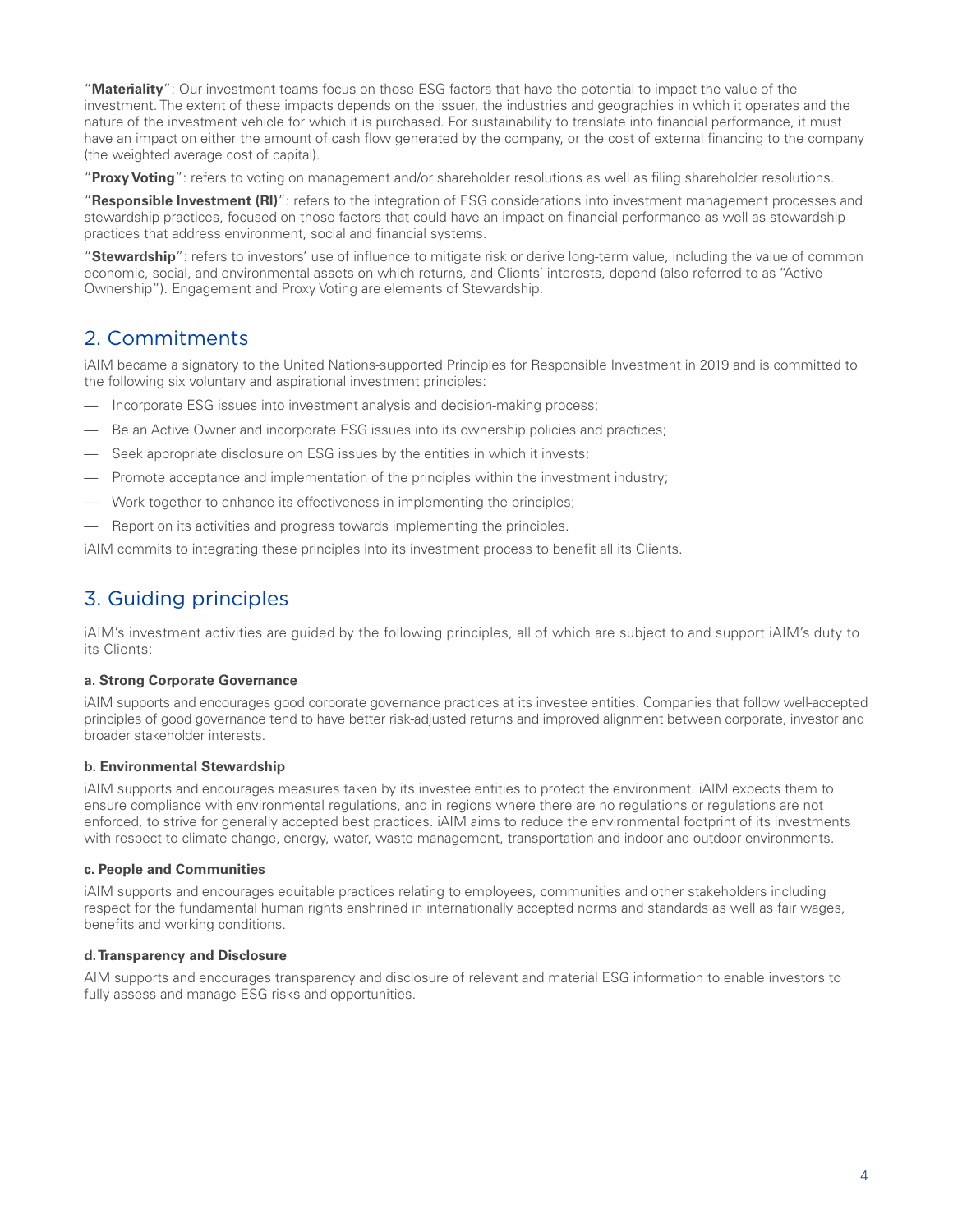## <span id="page-4-0"></span>4. Corporation's approach

#### **a. ESG Integration**

iAIM's portfolios are managed either by internal teams or by external managers, and application of this Policy varies in each arrangement.

When assets are managed internally, iAIM portfolio managers and analysts are expected to adhere to the quiding principles in this Policy and the integration of ESG considerations in the investment process, in particular. iAIM will regularly assess the application of this Policy across its investment portfolios.

When assets are managed by an external manager, we review their Responsible Investment policy and practices as part of the selection process and on a regular, ongoing basis (more details are provided in "Section 6. External Managers").

#### **b. Exclusions**

iAIM favours active engagement over exclusion or divestment as a first course of action in order to influence corporate behaviours and will use constructive dialogue and clear guidance as primary tools to effect change.

iAIM will consider exclusions where:

- Investment would contravene international treaties:
- There is a significant ESG breach and engagement activities by iAIM or broader industry that are unsuccessful.

Any exclusions must be recommended by the Chief Investment Officer and approved by iA Financial Corporation's CEO. Currently, iAIM does not invest directly in public or private companies that are considered to be manufacturers of cluster munitions and anti-personnel landmines.

iAIM is committed to encouraging companies and other investment managers to adopt policies and practices that enhance long-term corporate financial performance.

### 5. Stewardship

#### **a. Engagement**

iAIM prefers an approach that incorporates diligent Stewardship and influences positive change by having a "voice at the table".

In iAIM's view, both Engagement and Proxy Voting are effective mechanisms to mitigate risk, increase returns and advance investment value. iAIM portfolio managers and analysts have opportunities to communicate directly with the management of the investee entities to discuss ESG issues and concerns.

iAIM's portfolio managers and analysts engage more specifically with companies on ESG-related issues when such elements have been identified as potentially material to an investment. In general, the goal of the Engagement program is to communicate its views as an investor. Engagement allows iAIM to better understand its investee entities, their governance structures and their approach to ESG issues, which generally allows iAIM to make better informed investment decisions. Where engagement is not proving to be successful, the matter will be escalated, potentially in conjunction with other investors. Should these escalation strategies still not be successful, then the ultimate sanction is divestment and exclusion.

#### **b. Proxy Voting**

iAIM believes that good governance practices support stronger long-term performance and enhance shareholder value creation. iAIM actively exercises the shareholder voting rights on behalf of its Clients, as Proxy Voting is a key component of active ownership with publicly listed investee entities. Shares are actively voted according to iAIM's Proxy Voting Guidelines, which outline expectations for:

- the composition of boards of directors
- executive compensation
- shareholder rights
- disclosure of material social and environment information

iAIM may use one or more external Proxy Voting advisory firms to provide research and to assist with share voting. iAIM works closely with the voting firm(s) and monitors the vote record to ensure compliance with the guidelines.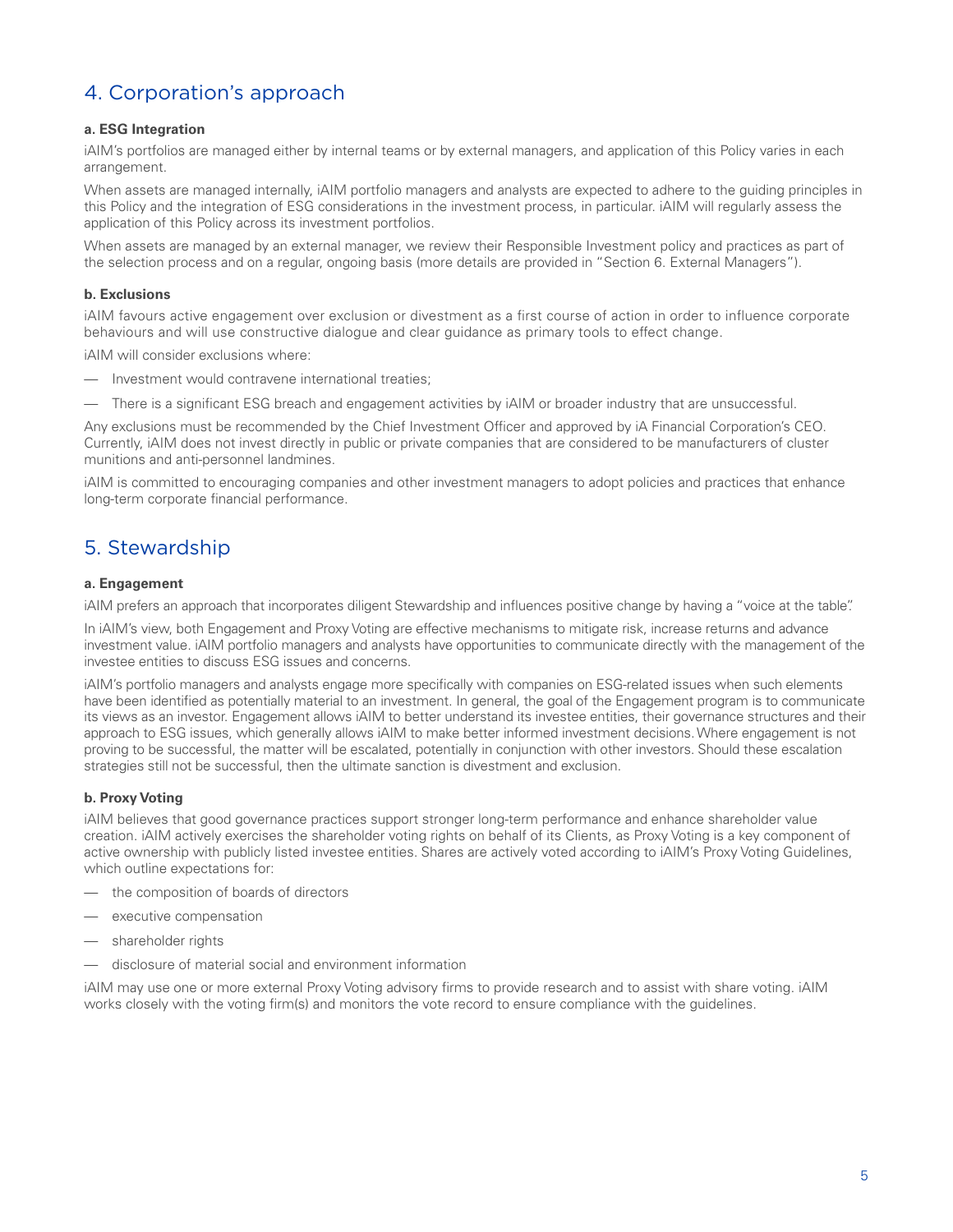### <span id="page-5-0"></span>6. External managers

Some of iAIM portfolios are managed by external managers. When selecting new external managers, iAIM evaluates their responsible investment practices, including their ESG policy, commitments, approach, resourcing, stewardship activities, performance measurement and reporting. iAIM seeks to integrate responsible investment requirements, such as reporting on ESG activities into new agreements. External managers are also encouraged to adopt Proxy Voting policies that integrate ESG factors and to continuously improve their responsible investment practices.

iAIM assesses the external managers' commitments to responsible investment on a regular basis by reviewing and evaluating their business organization, investment processes and portfolio composition. More specifically, iAIM engages with them at least annually to request updates on changes in their responsible investment policy, ESG integration approach, stewardship activities and other ESG related issues. In addition, iAIM engages with them directly when any significant ESG incidents or other concerns arise.

iAIM recognizes that different external managers have made different levels of progress in incorporating responsible investment practices. iAIM is committed to supporting external managers through regular engagement and will encourage them to enhance their responsible investment practices, including ESG analysis, reporting and stewardship activities.

### 7. Climate change

iA Financial Corporation's Sustainable Development Policy applies to all iA Financial Group activities and can be found [here.](https://ia.ca/-/media/Files/IA/APropos/dev-durable/Sustainable-Development-Policy_20201028_V2-ACC.pdf) iAIM believes that the approach to addressing climate change should be grounded in science.

iAIM recognizes that climate change will continue to present risks and opportunities for investment portfolios. As asset managers, investors, and stewards of its Clients' assets, iAIM is committed to fully integrating climate change in the investment process.

iAIM supports the recommendations of the Task Force on Climate-related Financial Disclosures ("**TCFD**"), which was established by the Financial Stability Board to address systemic risk to the global financial system posed by climate change and to promote more informed investment, credit, and insurance underwriting decisions. TCFD recommendations are being applied by companies and investors globally to help integrate climate considerations into investment management and iAIM encourages all investee entities in its portfolios to provide disclosure on climate-related risk that is aligned with the TCFD recommendations.

### 8. Diversity, equity and inclusion

iAIM seeks to promote a diverse, equitable and inclusive environment and practices within its own operations as well as among its investee entities and external managers. iAIM will support and participate in industry initiatives that promote diverse and inclusive representations at all levels as a means towards effective decision-making, innovation and long-term investment performance.

iAIM will actively engage, including through Proxy Voting, with its investee entities and external managers as it relates to diversity and inclusion in their internal policies, talent strategies and training. Looking forward, iAIM commits to continually enhancing its tracking and disclosure of diversity data within iAIM and its portfolios.